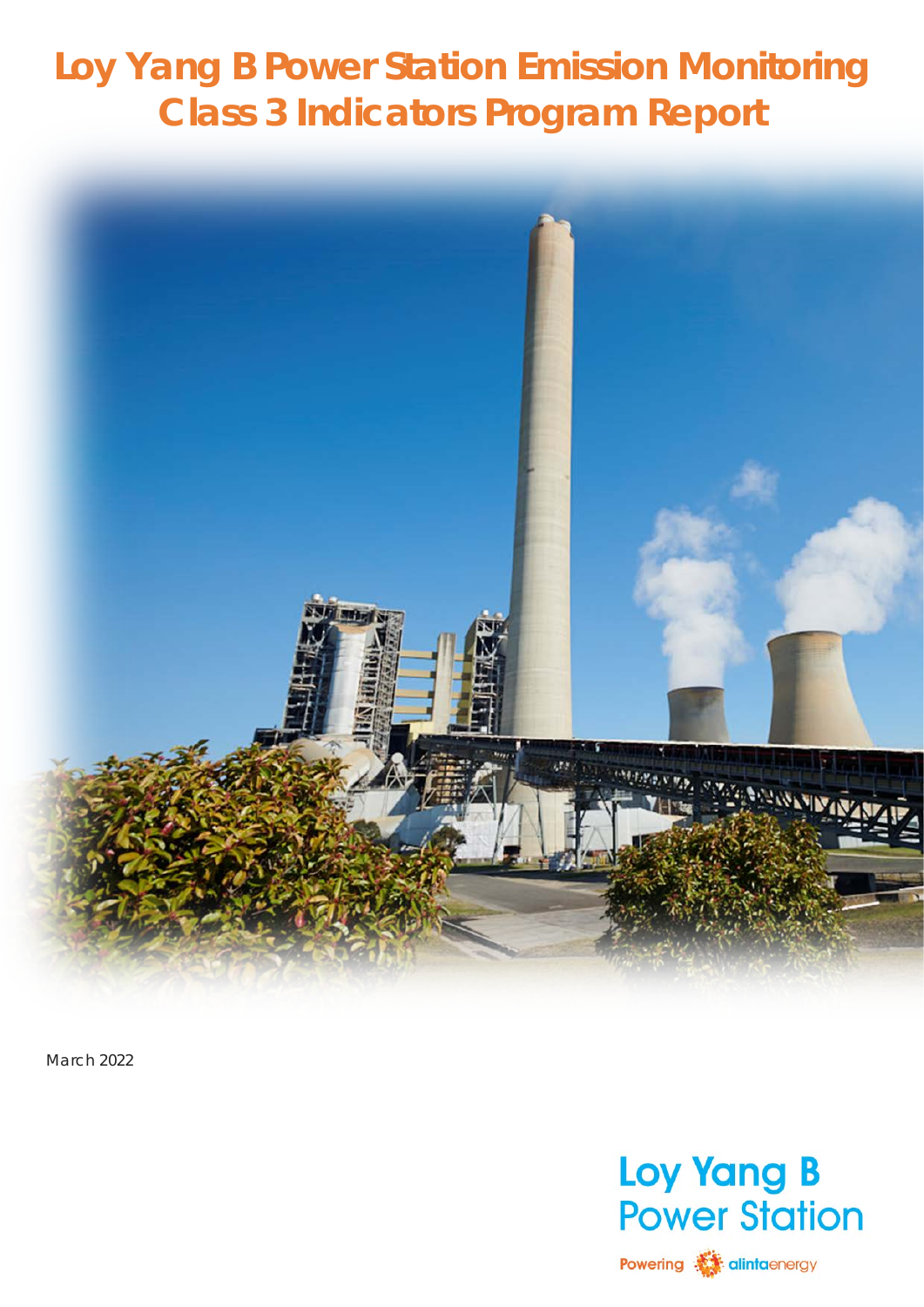# **Contents**

| $\mathbf{1}$ . | <b>INTRODUCTION</b>                                    | $\overline{2}$ |
|----------------|--------------------------------------------------------|----------------|
| 1.1            | <b>SCOPE OF WORK</b>                                   | 2              |
| 2.             | <b>BACKGROUND</b>                                      | $\overline{2}$ |
| 2.1            | <b>CLASS 3 INDICATORS</b>                              | $\overline{2}$ |
| $2.2^{\circ}$  | <b>CLASS 3 INDICATOR PRODUCTION AND CONTROL</b>        | 3              |
| 2.3            | HISTORIC ASSESSMENT OF CLASS 3 INDICATORS              | 3              |
| 3.             | <b>CONDITION LI_DA4.4 EMISSIONS MONITORING PROGRAM</b> | 3              |
| 4.             | <b>CONDITION LI_DA4.4 MONITORING PROGRAM RESULTS</b>   | 5              |
| 5.             | <b>CONCLUSIONS</b>                                     | 5              |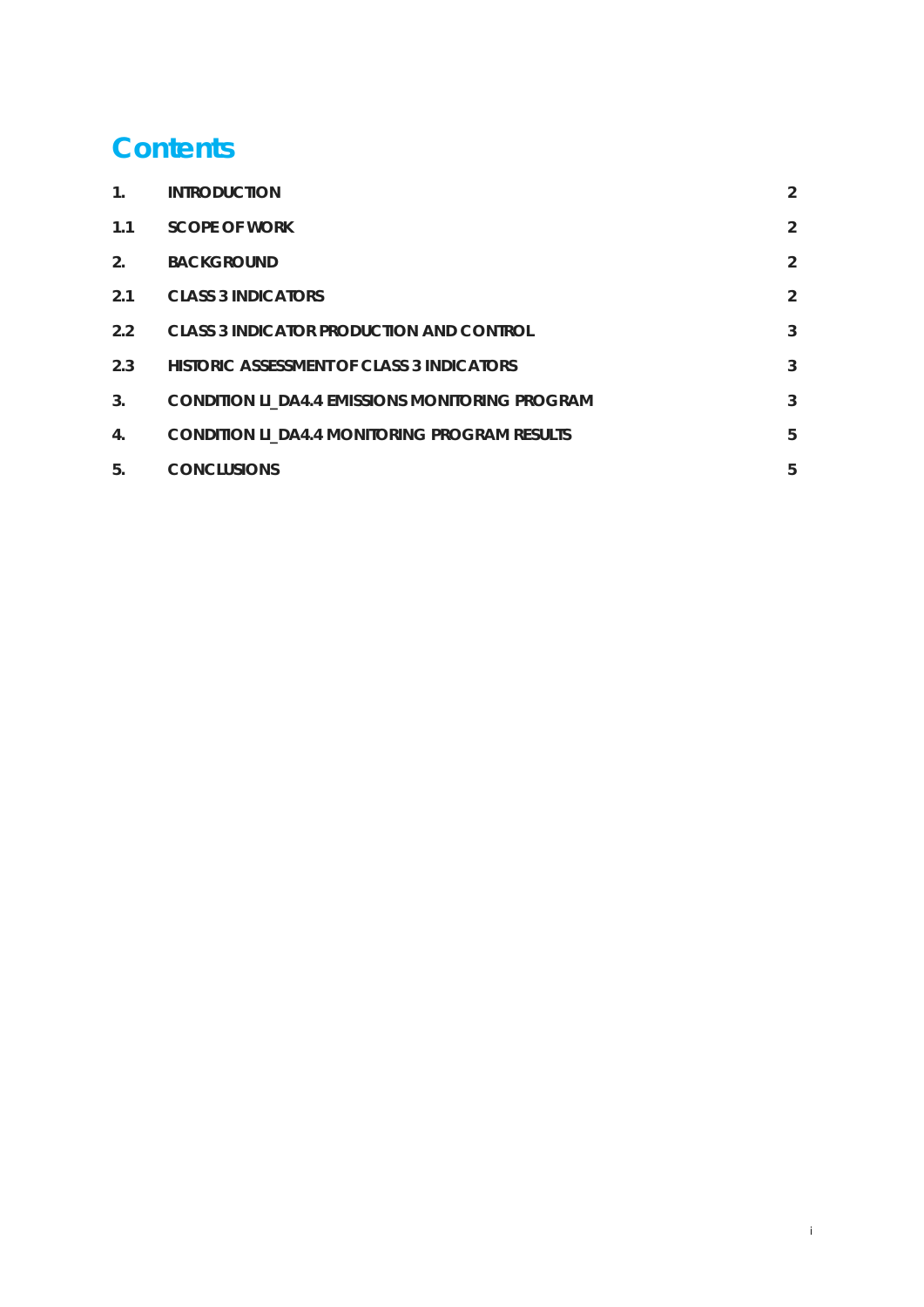#### <span id="page-2-0"></span>**1. INTRODUCTION**

#### <span id="page-2-1"></span>**1.1 Scope of work**

Loy Yang B Power Station (LYB) operates under licence 3987 issued by the Victorian Environment Protection Authority (EPA). The most recent amendment of this licence was issued on 5 May 2021and included a new condition, LI\_DA4.4, which states that LYB:

*…must establish and implement a program for a 12-month period to monitor the discharge to air, at discharge point(s) 1 to 4, of all Class 3 indicators listed in Schedule A of State Environment Protection Policy (Air Quality Management) likely to be emitted from your premises, as agreed in writing with EPA. The results of this program must be made available to EPA on request and must be published to the publicly accessible website required by condition LI\_DA4.4 by 31 March 2022*.

Further to this, EPA issued supporting information at the time which stated in relation to this condition:

*EPA expects licence holder to engage with EPA when developing the monitoring program and seek the necessary approval. Refer to the State Environment Protection Policy (Air Quality Management), and EPA publications 440 & 1322.9. You must review literature and historical records (bores test, stack tests, ash samples etc.)—in the context of the list of Class 3 indicators listed in Schedule A of State Environment Protection Policy (Air Quality Management)—to support your decision on which class 3 indicators to monitor and at what frequency and seek EPA approval before implementing the program.*

(*Refer to EPA publications 440 & 1322.9).*

Following discussions with EPA, a proposed emissions monitoring program to facilitate compliance with this condition was submitted to EPA on 12 May 2021. On 31 May 2021, LYB was advised by EPA that the scope of the proposed program was appropriate but advised that four additional compounds should be included in the program. These additional compounds were then incorporated into the monitoring program.

## <span id="page-2-2"></span>**2. BACKGROUND**

#### <span id="page-2-3"></span>**2.1 Class 3 indicators**

Class 3 indicators are a category of pollutant described in the State Environment Protection Policy (Air Quality Management) (SEPP (AQM)) as:

*Class 3 indicators: extremely hazardous substances that are carcinogenic, mutagenic, teratogenic, highly toxic or highly persistent, and which may threaten the beneficial uses of the air environment*

A list of all Class 3 indicators can be found in Schedule A of the SEPP(AQM)<sup>[1](#page-2-4)</sup>. This list was developed to encompass all industries, and as a result not all indicators are relevant to brown coal fired power station emissions. The Class 3 indicators selected for the monitoring program are shown in Table 1.

<span id="page-2-4"></span><sup>&</sup>lt;sup>1</sup> From 1 July 1 202,1 State Environment Protection Policies (SEPP's) were replaced with other subordinate legislative instruments in support of the new EPA Act 2017. A list of Class 3 indicators now referred to as Air Pollution Assessment Criteria, APACs can be found in EPA Publication 1961 Guideline for Assessing and Minimising Air Pollution in Victoria, Table 3 – Table of healthbased APACs.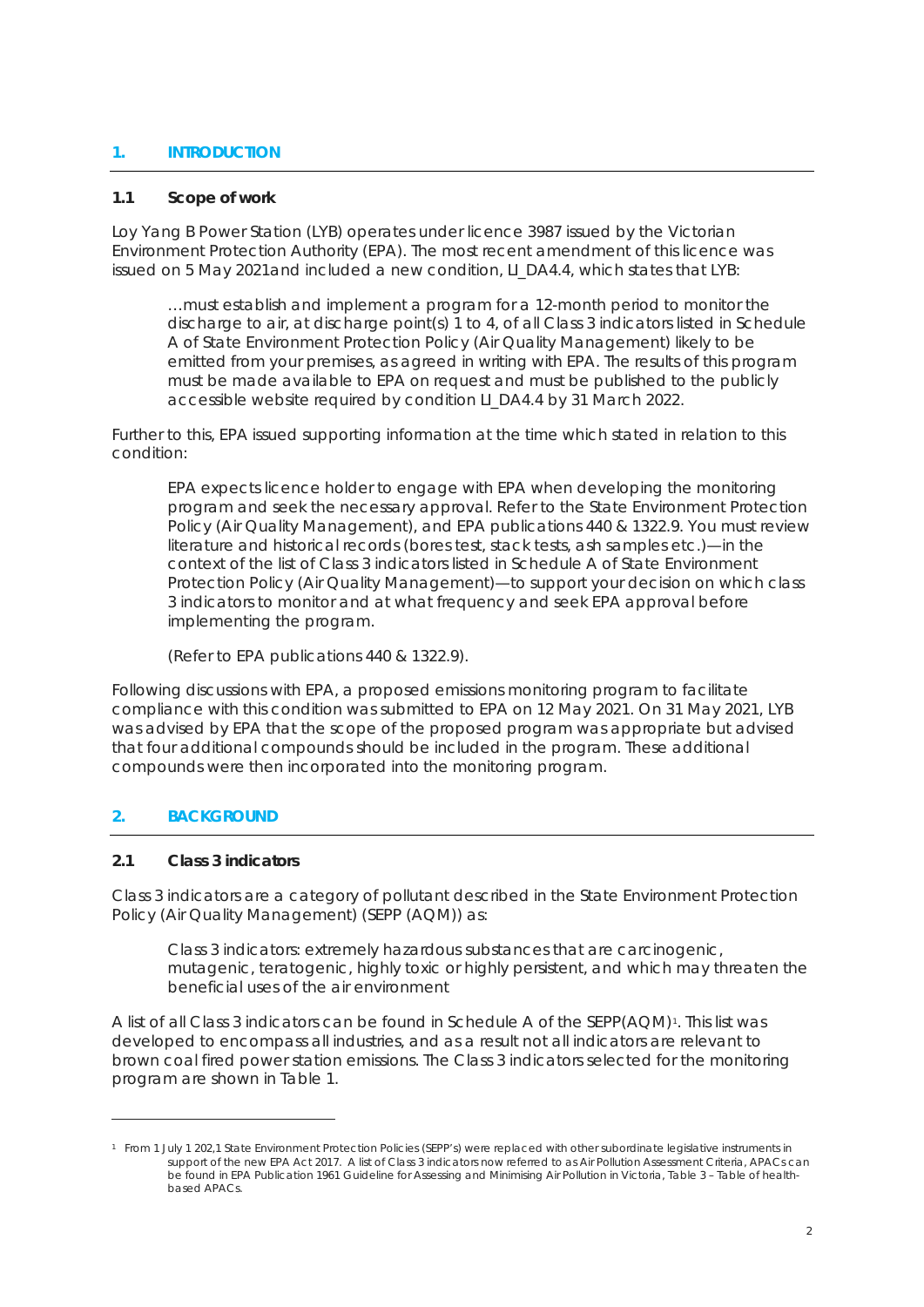# <span id="page-3-0"></span>**2.2 Class 3 indicator production and control**

Class 3 indicators are produced as a result of the combustion of brown coal via three main mechanisms; liberation of inorganic elements/compounds present in the coal, combustion by-products, and synthesis of new substances within the boiler from combustion by-products.

The key controls from limiting the production of these indicators are boiler operation and Electrostatic Dust Precipitators (EDPs).

Boiler operational factors which affect the production and emission of Class 3 indicators include coal consumption, coal quality, combustion temperature and combustion residence time. These factors are also important for plant thermal efficiency. Operating the boiler at optimum efficiency (burning the least amount of fuel per unit of energy produced) will minimise emissions of indicators associated with coal consumption, and this is standard practice at LYB.

Several of the Class 3 indicators produced in a coal fired boiler are present primarily in the solid material remaining after combustion, known as ash. Ash particles produced from burning coal within the boiler are removed from the combustion gases through two mechanisms, the boiler hearth and the EDPs. Heavier ash particles produced in the boiler fall to the boiler hearth where they are mixed with water and pumped to the ash ponds. Ash disposed of via the hearth is known as bottom ash. Lighter ash particles produced, known as fly ash, are entrained in the boiler combustion gas flow passing through the EDPs where most of these particles are removed prior to discharge through the main stack to atmosphere. EDPs are the principal dust collection equipment which control pollution by imparting a negative charge on dust particles then removing them from the gas flow using large positively charged collector plates to which the particles adhere. The collector plates are periodically rapped to remove accumulated dust, which falls to a hopper and is then combined with water and pumped to the ash ponds. EDPs at LYB have a design collection efficiency of 99.5%.

## <span id="page-3-1"></span>**2.3 Historic assessment of Class 3 indicators**

A significant body of work has been performed by HRL relating to the emissions of SEPP(AQM) Class 3 indicators from Victorian brown coal fired power stations. This includes studies performed for all Latrobe Valley brown coal fired generators and industry and research associations. These studies were used as the basis for determining which of the Class 3 indicators would be included in this monitoring program required by Condition LL DA4.4 of LYB's EPA licence.

## <span id="page-3-2"></span>**3. CONDITION LI\_DA4.4 EMISSIONS MONITORING PROGRAM**

This emissions monitoring program was developed to monitor Class 3 indicators likely to be emitted from LYB. The test program was performed on discharge points 1 and 2 (Units 1 and 2 boiler discharges, respectively). Discharge points 3 and 4 (coal handling plant wet scrubbers) do not emit combustion by-products and have been found to make no significant contribution to station particle emissions, so therefore were assessed as not making a significant contribution to Class 3 indicator emissions.

This program performed four sets of tests for Class 3 metals and two sets of tests for the other Class 3 indicators on five days over a six-month period. A stack emissions testing specialist, Ektimo Pty Ltd, was engaged to perform the testing. Details of methods used, and NATA accreditation status can be found in Table 1.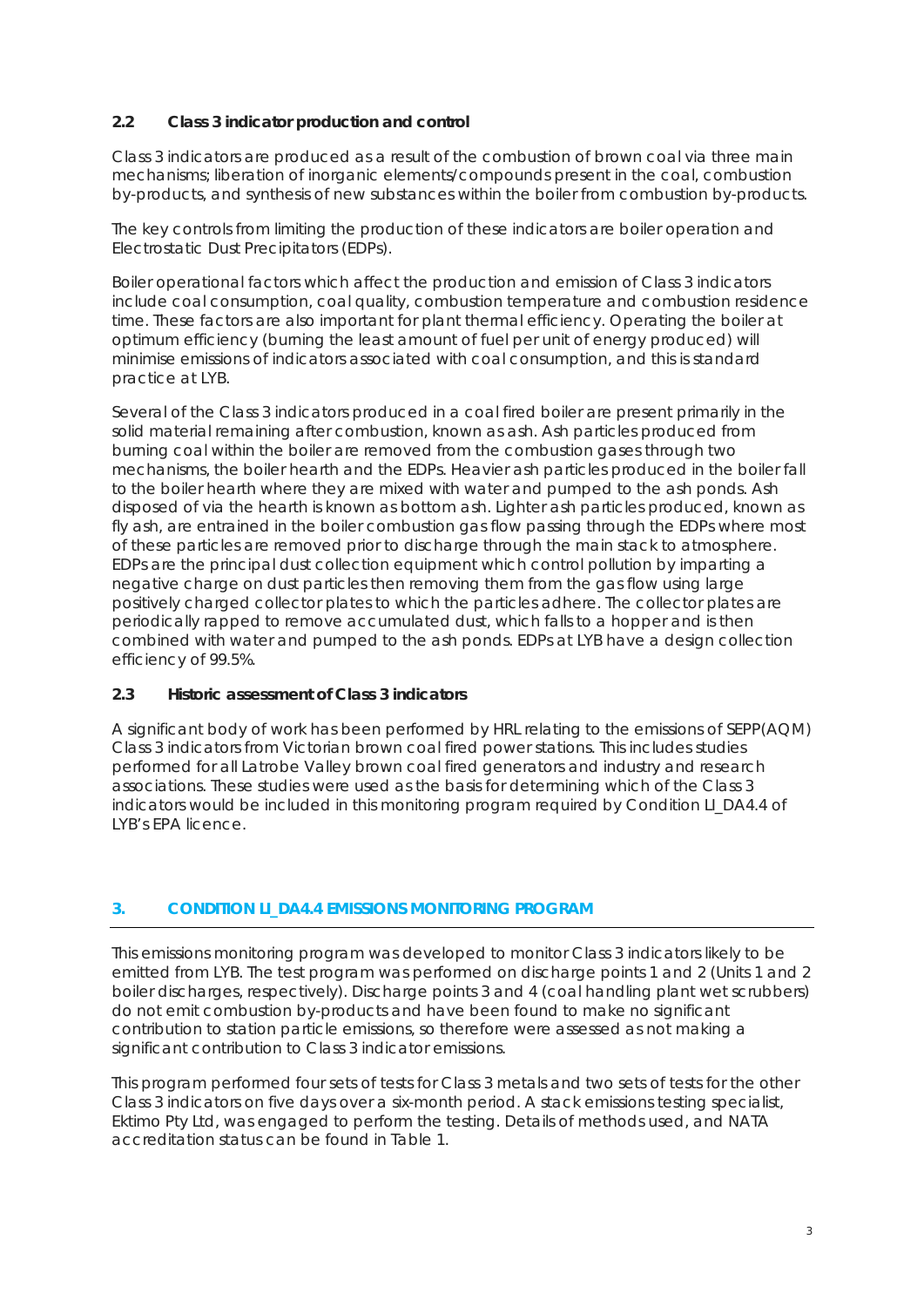A power industry specialist consultant, HRL Technology Group, was engaged to prepare a detailed report on the program results. The report was prepared after reviewing historic testing results, stack emissions dispersion modelling, coal quality and operational information.

#### **Table 1. Summary of Test Methods utilised for Class 3 indicators (courtesy HRL)**

|                                                                                                                                                                                                                                         |                        |                                               | <b>Method</b>                           | <b>Uncertainty</b> | <b>NATA Accredited</b> |                 |
|-----------------------------------------------------------------------------------------------------------------------------------------------------------------------------------------------------------------------------------------|------------------------|-----------------------------------------------|-----------------------------------------|--------------------|------------------------|-----------------|
| Parameter                                                                                                                                                                                                                               | <b>Sampling Method</b> | <b>Analysis Method</b>                        | <b>Detection</b><br>Limit               | (Note 3)           | Sampling               | <b>Analysis</b> |
| Sample plane criteria                                                                                                                                                                                                                   | AS 4323.1              | N/A                                           |                                         | N/A                | Yes                    | N/A             |
| Moisture                                                                                                                                                                                                                                | <b>USEPA Method 4</b>  | <b>USEPA Method 4</b>                         | 0.4 Vol%                                | 8%                 | Yes                    | Yes             |
| Oxygen                                                                                                                                                                                                                                  | <b>USEPA Method 3A</b> | USEPA Method 3A                               | 0.1%                                    | 13%                | Yes                    | Yes             |
| Flow rate, temperature and<br>velocity                                                                                                                                                                                                  | ISO 10780              | N/A                                           | Location<br>specific                    | 8%, 2% & 7%        | Yes                    | N/A             |
| Acrolein (Aldehydes and ketones)                                                                                                                                                                                                        | Ektimo Method 330      | Ektimo Method 330<br>$0.2 \text{ mg/m}^3$     |                                         | 16%                | Yes                    | Yes             |
| Volatile Organic Compounds<br>$(VOCs)$ :<br>Acrylonitrile<br>$\bullet$<br>Alpha chlorinated toluenes and<br>benzoyl chloride<br>Benzene<br>$\bullet$<br>1,2-dichloroethane (ethylene<br>$\bullet$<br>dichloride)<br>• Trichloroethylene | <b>Vic EPA 4230</b>    | Ektimo Method 344                             | $0.5 \,\mathrm{mg/m^3}$                 | 19%                | Yes                    | Yes             |
| Total (gaseous & particulate)<br>metals (Sb, As, Ba, Be, Cd, Cr, Co,<br>Cu, Pb, Mn, Hg, Ni, P, Se, Ag, Zn)                                                                                                                              | USEPA 29               | <b>NMI NT2.47.</b><br>NT247.244, NT2.52       | Analyte<br>specific                     | 15%                | Yes                    | Yes             |
| Hexavalent Chromium (Cr (VI))                                                                                                                                                                                                           | <b>CARB 425</b>        | Inorg-024<br>(Envirolabs)                     | 0.003<br>mq/m <sup>3</sup>              | 16%                | Yes                    | <b>Yes</b>      |
| Speciated VOCs:<br>1,3-butadiene<br>Vinyl chloride<br>$\bullet$                                                                                                                                                                         | Ektimo Method 200      | <b>Ektimo Method</b><br>345b                  | $3 \text{ mg/m}^3$                      | Not specified      | Yes                    | Yes             |
| Dioxins and furans (PCDD's and<br>PCDF's)                                                                                                                                                                                               | <b>USEPA 0023A</b>     | NMI AUTL_MET-02<br>(NMI)                      | Analyte<br>specific                     | 16%                | Yes                    | <b>Yes</b>      |
| Polycyclic Aromatic<br>Hydrocarbons (PAH's)                                                                                                                                                                                             | USEPA SW-846 0010      | <b>NGCMS 11.27 (NMI)</b>                      | Analyte<br>specific                     | 21%                | Yes                    | Yes             |
| Respirable crystalline silica (RCS)<br>(inhaled in the form of quartz or<br>crystobalite) (measured as PM2.5)<br>(Note 2)                                                                                                               | USEPA 201A<br>(Note 2) | SafeWork NSW<br>inhouse WCA.220<br>(WorkSafe) | 0.0005<br>mq/m <sup>3</sup><br>(Note 1) | 16%                | <b>No</b><br>(Note 2)  | Yes             |

Notes:

1. Detection limit based on WorkSafe detection limit for workplace samples.

2. Respirable crystalline silica (RCS) is typically sampled from ambient air in a workplace, rather from flue gas stacks operating at temperatures exceeding 160°C. The service provider proposed a method [i.e. USEPA Method 201A] to collect a sample of PM2.5, to be analysed for RCS by a reputable laboratory. While the service provider is NATA accredited for the sampling method, RCS is not specifically listed in the method. Furthermore, USEPA Method 201A typically utilises a quartz filter; however, this is not preferable for collecting a sample to be analysed for silica. Hence, a modified sample filter was used.

3. Uncertainties cited in this table are estimated by the specialist sampling and testing service provider, using typical values and are calculated at the 95% confidence level (coverage factor = 2).